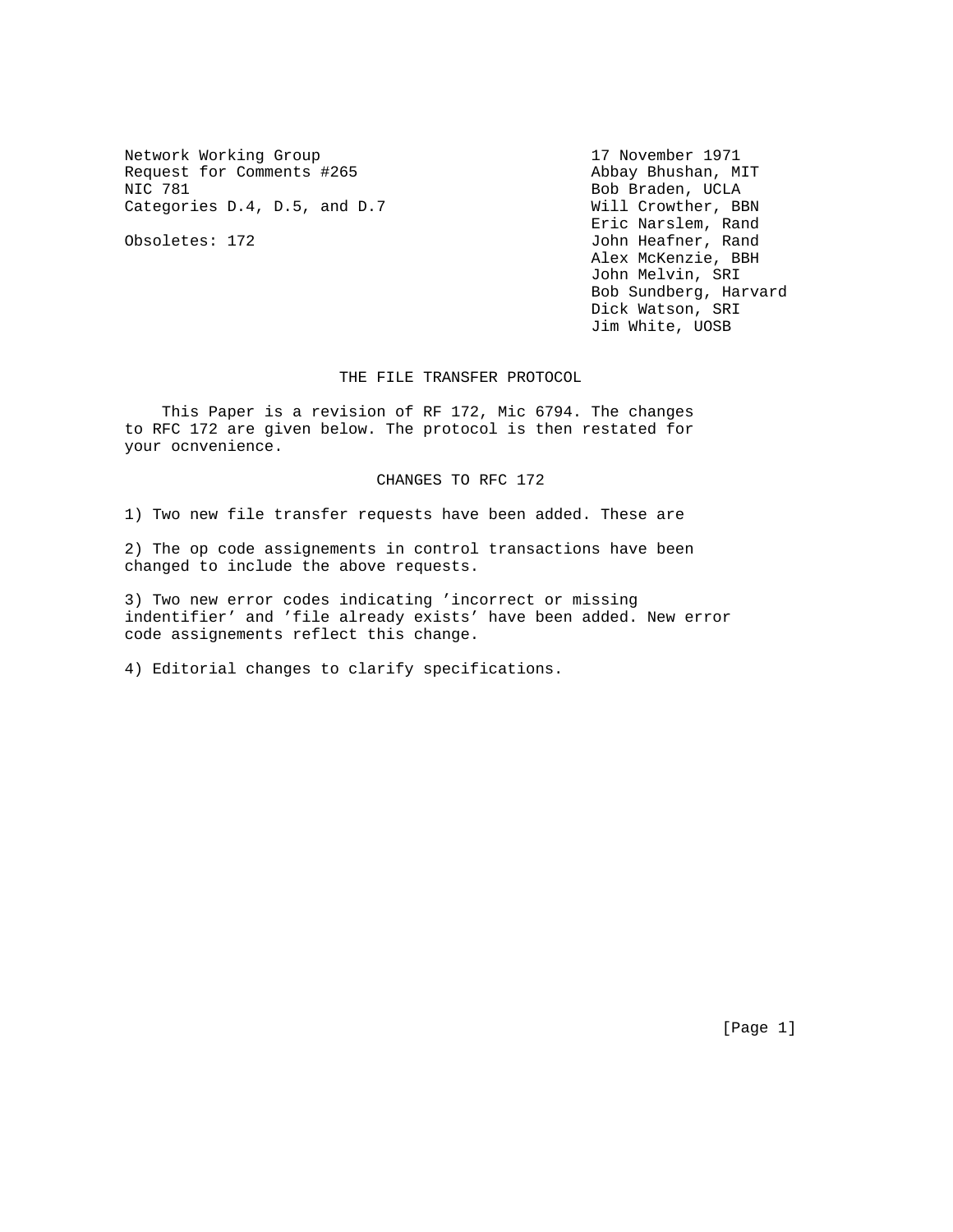# I. INTRODUCTION

 The file transfer protocol (FTP) is a userlevel procotocol for file transfer between host computers (including terminal IMPs), on the ARPA computer network (ARPANET). The primary function of FTP is to facilitate transfer of files between hosts and to allow convenient use of storage and file handling capabilities of remote hosts. FTP uses the Data Transfer Protocol described in RFC 264 to achieve transfer of data. This paper assumes knowledge of RFC 264.

 The objectives of FTP are to promote sharing of files (computer programs and/or data) encourage implicit (without explicit login) use of computers, and shield the user from variations in file and storage systems of different hosts. These objetives are achieved by specifying a standard file transfer socket and initial connection protocol for implicit use, and using standard conventions for file transfer and related operations.

### II. DISCUSSION

 A file is considered here to be an ordered set of arbitrary length, consisting of computer data (including programs). Files are uniquely identified in a system by their pathnames. A pathname is (loosely) defined to be the data string which must be input to the file system by a network user in order to identify a file. Pathname usually contains device and/or directory names, and file name. FTP specifications provide standard file system commands, but do not provide standard naming convention at this time. Each user must follow the naming convention of the file system be wishing to use. FTP may be extended later to include standard conventions of pathname structures.

 A file may or may not have access control associated with it The access controls designate users access privileges. In absence of access controls, files cannot be protected from accidental or unauthorized usage. It is the prerogative of a serving file system to provide protection, and selective access. FTP provides identifier and password mechanisms for exchange of access control information. it should however ve noted, that for file sharing, it is necessary that a user be allowed (subject to access controls) to access files not created by him.

 FTP does not restrict the nature of information in files. For example, a file could contain ASCII text, binary data, computer program, or any other information. A provision for indicating data structure (type and byte size) exists in FTP to aid in parsing, interpretation, and storage of data.

[Page 2]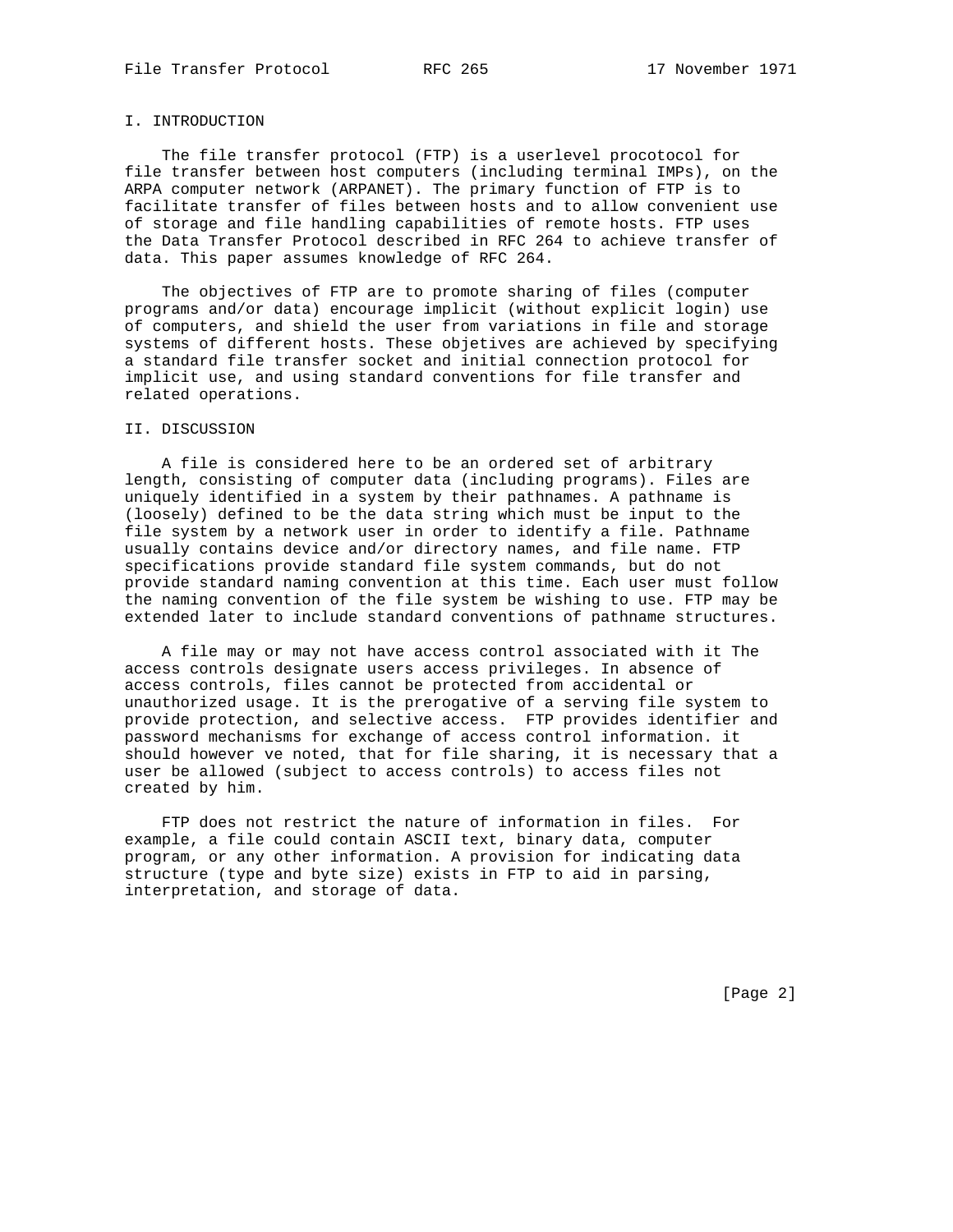To facilitate impliict usage, a serving file transfer process my be a disowned "demon" process which "listens" to an agreed-upon socket, and follows the standard initial connection protocol for establishing a fill-duplex connection. It should be noted that FTP my also be used directly by logging into a remote host, and arranging for file transfer over specific sockets.

 FTP is readily extendable, in that additional commands and data types may be defined by those agreeing to implement them. Implementation of a subset of commands is specifically permitted, and an initial subset for implementation is recommended. (\*)The protocol may also be extended to enable remote execution of programs, but no standard procedure is suggested.

 For transferring data, FTP uses the data transfer protocol specified in RFC 264. As the data transfer protool does not specify the manner in which it is to be used by FTP, implementation may vary at different host sites. Hosts not wishing to separate data transfer and file transfer functions, should take particular care in conforming to the data transfer protocol specifications of RFC 264.

 It should be noted that FTP specifications do not require knowledge of transfer modes used by data transfer protocol. However, as file transfer protocol requires the transfer of more than a single control transaction over the same connection, it is essential that hosts be able to send control transactions in either 'transparent block' (type B9) or 'descriptor and counts' (type BA) modes. (Type BS, the indefinite bit stream mode is not suitable as it limits transfer to single transactions.).

 The use of data transfer aborts (type B6) is neither required, nor defined in FTP. FTP has its own error terminate wich may be used to abort a file transfer request. FTP also does not define to structure of files, and there are no conventions on the use of group, record and unit separators. (\*)A file separator however, indicates the end of a file.

 It is strongly recommended that default options be provided in implementation to facilitate use of file transfer service. For example, the main file directora on disk, a pool directory, user directory of diretory last accessed could serve as standard pathname defaults. Default mechanisms are convenient, as the user doesn't have to specify the complete pathname each time ve wishes to use the file transfer service. No standard default procedures are specified by FTP.

--------------------------------

(\*)

This initial subset represents control functions necessary for

[Page 3]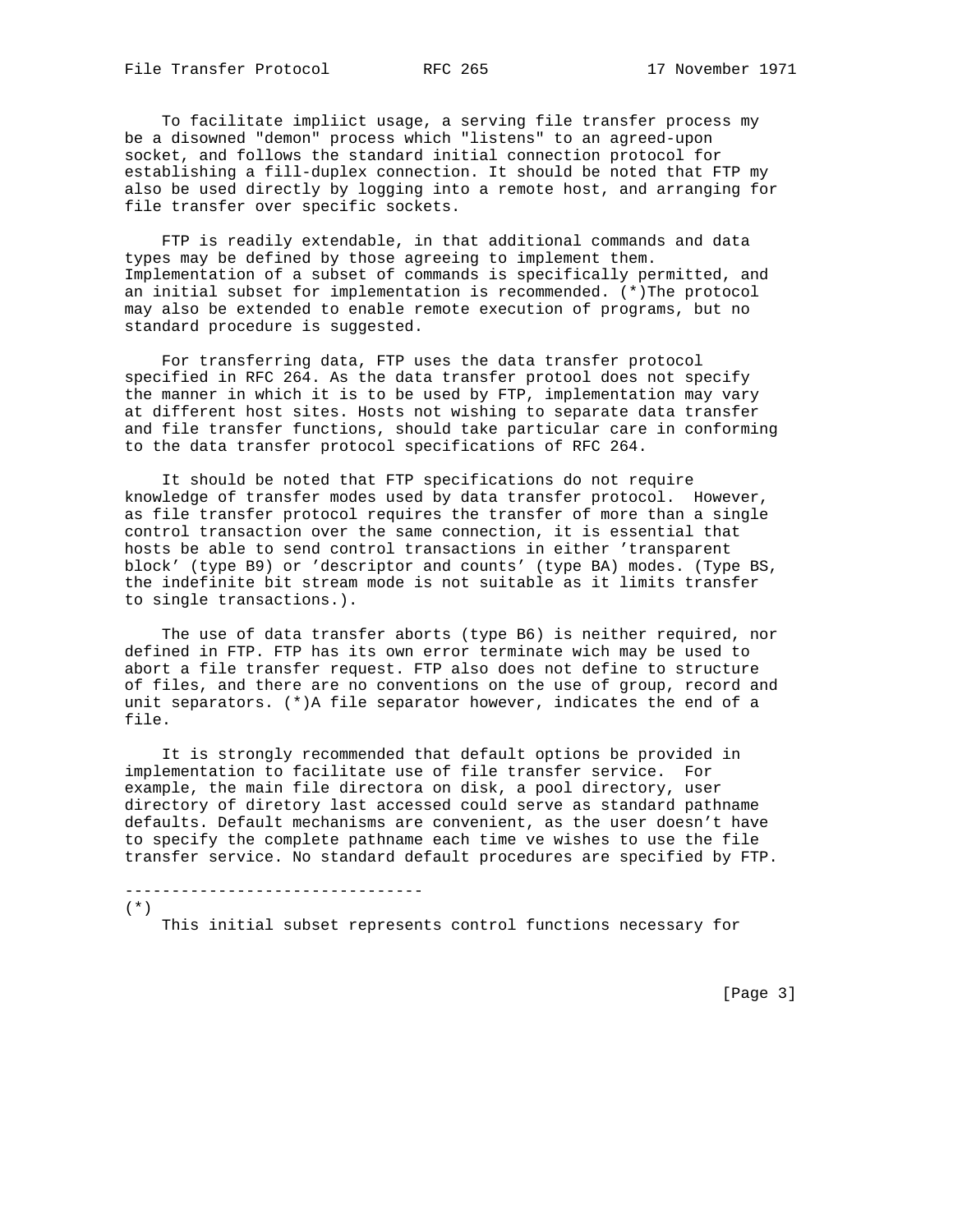basic file transfer and "mail" operations, and some elementary file manipulation operations. There is no attempt to provide a data management or complete file management cpability. (\*)

 It is possible that wi may, at a later date, assign meaning to these information separators within FTP.

### III. SPECIFICATIONS

1. Data Transfer

 FTP uses the Data Transfer Protocol (described in RFC 264) for transferring data and/or control transaction. Both data and control transactions are communicated over the same connection.

2. Data Transactions

 Data transactions represent the data contained in a file. There is no data type or byte size information contained in data transactions. The structure of data communicated via control transactions. A file may be transferred as one or more data transactions. The protocol neither specifies nor impose any limitations on the structure (record, group, etc) or length of file. Such limitations may however be imposed by a serving host. the end of a file may be indicated by a file separator (as defined in data transfer protocol). In the special case of indefinite bit-stream transfer mode (Type B0), the end of file is indicated by closing connection. In particular, a serving or usin host should not send the ETX, or other end of file character, unless such a character is part of the data in file (i.e. not provided by system).

3. Control Transactions

 The control transactions may be typified as requests, identifiers, and terminates. A request fulfillment sequence begins with a request and ends with receipt of data (followed by end-of-File) or a terminate. The user side initiates the connections as well as the request. The server side "listens" and complies with the request.

3A. Op Codes

 The first information (i.e., not descriptor) byte or control transactions indicates the control function. This byte is referred to as "opcode". A standard set of opcodes are defined below. The operations are discussed in Section 2B.2.

[Page 4]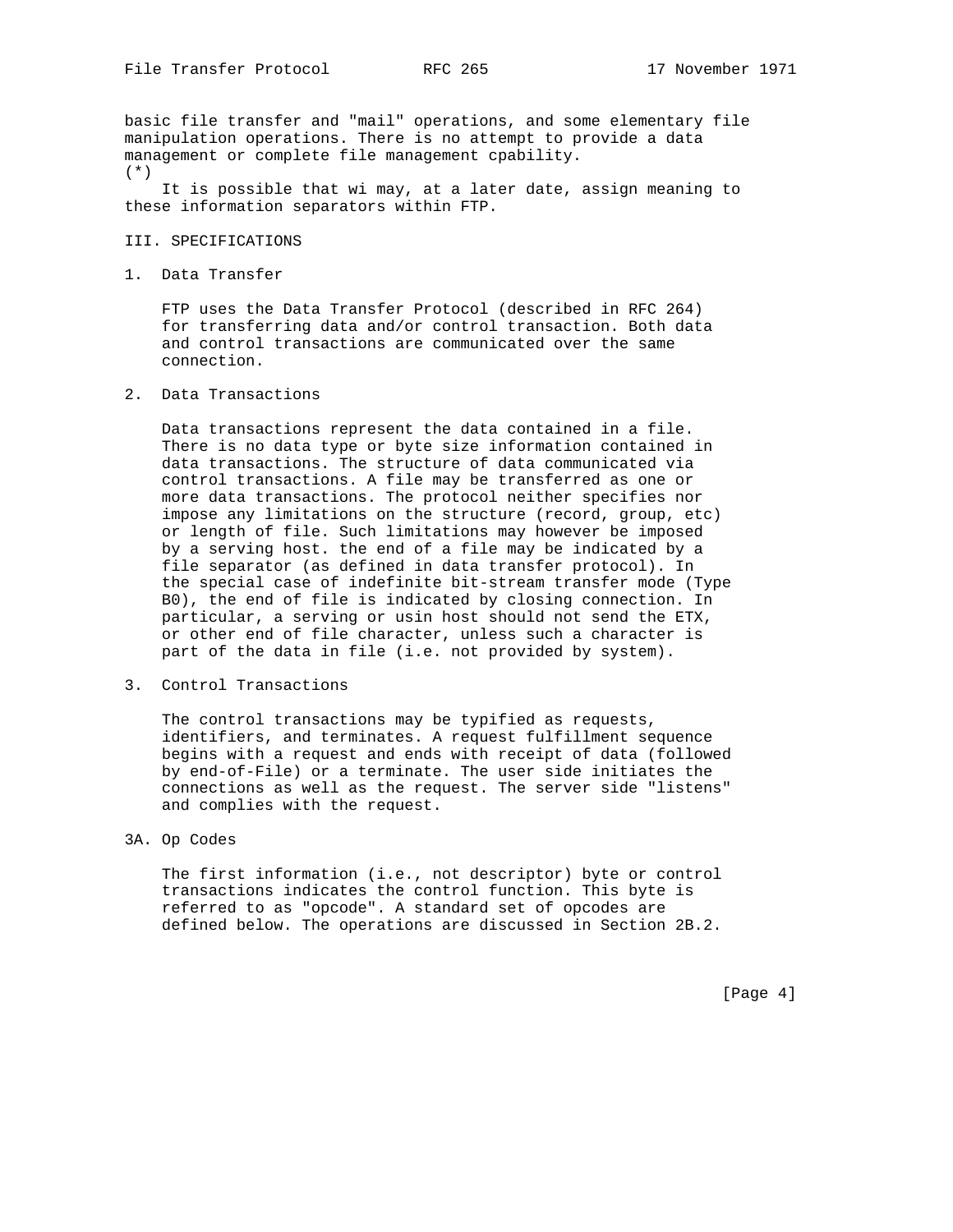Implementation of a workable subset (\*) of opcodes is specifically permitted. Additional standard opcodes may be assigned later. Opcodes hex 5A (octal 100) through hex FF (octal 377) are for experimental use.

| Hex                 | Op Code<br>Octal              | Operation                                                                  |
|---------------------|-------------------------------|----------------------------------------------------------------------------|
| 00 <sup>o</sup>     | 000                           | Set data type identifier                                                   |
| 01                  | 001                           | Retrieve Request                                                           |
| 02                  | 002                           | Create request (write file; error ir<br>file already exits)                |
| 03                  | 003                           | Store request (write file; replace<br>if file already exists)              |
| 04                  | 004                           | Append request (add to existing file;<br>error if file does not exist)     |
| 05                  | 005                           | Append_with_create request (add to<br>file; create if file does not exist) |
| 06                  | 006                           | Delete request (delete file)                                               |
| 07                  | 007                           | Rename_from request (change file name)                                     |
| 08                  | 010                           | Rename_to request (the new file name)                                      |
| 09                  | 011                           | List request (list information)                                            |
| 0A                  | 012                           | Username identifier (for access control)                                   |
| 0B                  | 013                           | Password identifier (for access control)                                   |
| 0 <sup>C</sup>      | 014                           | Error of unsuccessful terminate                                            |
| 0 <sub>D</sub>      | 015                           | Acknowledge or successful terminate                                        |
| 0E<br>4F            | 016<br>through through<br>077 | Reserved for standard assignment                                           |
| 5A<br>through<br>FF | 100<br>through<br>377         | Assigned for experimental use                                              |

[Page 5]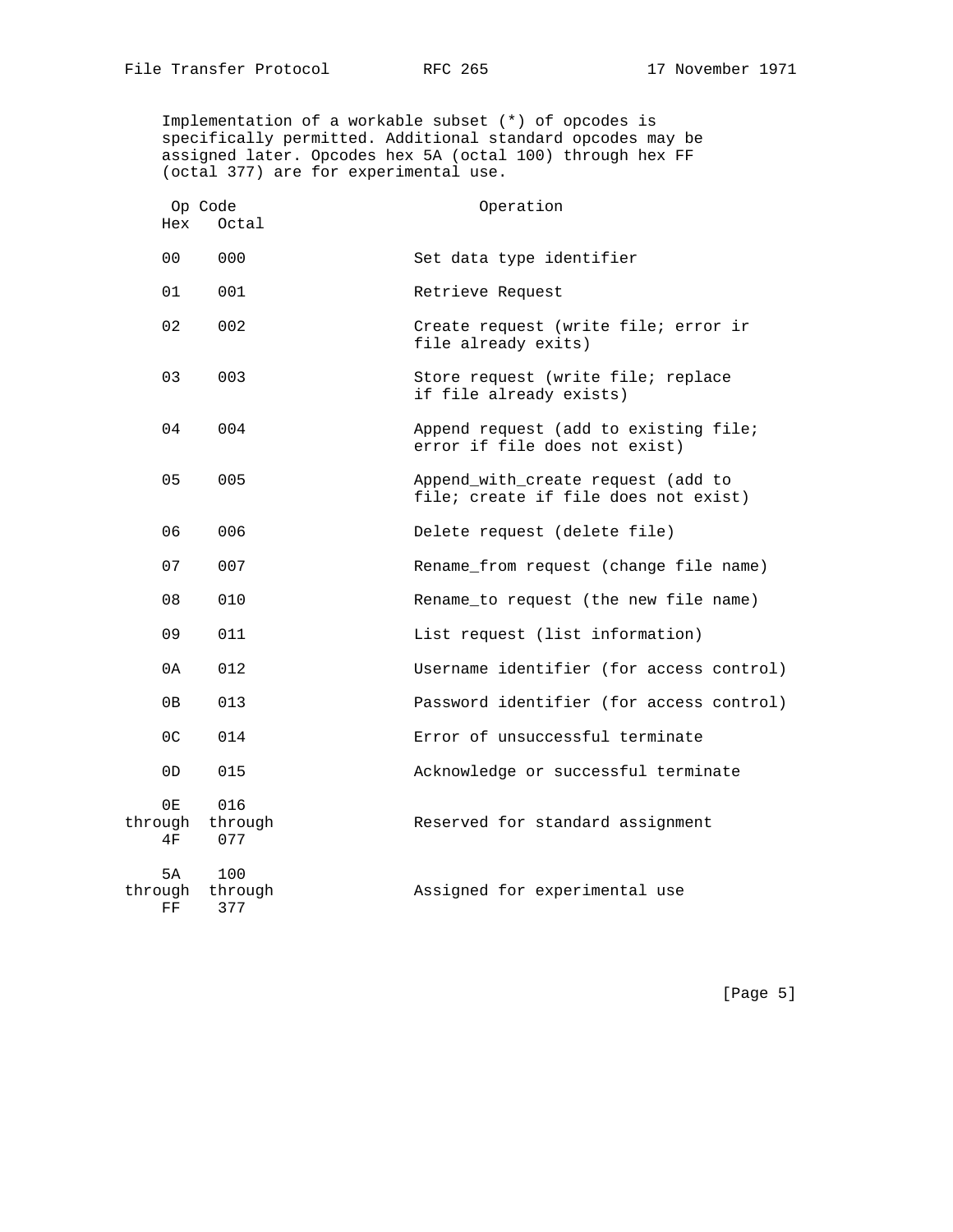#### ------------------------------------

(\*)

 A workable subset is any request, plus terminates. Indentifiers may be required in addition for usin "protected" file systems.

- 3B. Syntax and Semantics
- 3B.1 Data Types

 The 'set data type' control transactions indentifies the structure of data (data type and byte size) is succeeding data transactions. The 'set data type' transaction shall contain two more bytes in addition to the opcode byte. The first of these bytes shall convey a data type or code information and the second byte may convey the data byte size, where applicable. this information may be used to define the manner in which data is to be parsed, interpreted, reconfigured or stored. Set data type need be sent only when structure of data is changed from the preceding.

 Although, a number of data types are defined, specific implementations may handle only limited data types or completely ignore the data type and byte size descriptors. Even if a host process does not "recognize" a data type, it must accept data (i.e., there is no such thing as data type error.) These descriptors are provided only for convenience, and it es not essential that they be used. The standard default is to assume nothing about the information and treat it as a bit stream (binary data, byte size 1)(\*)whose interpretation is left to a higher level process, or the user.

 The following data type codes are currently assigned. Where a byte size is not implicit in data type, it may be provided by the second byte.

-----------------------------------

(\*)

 It is, however, possible that this bit stream is treated like ASCII characters in specific instances such as transmitting a file to a line printer.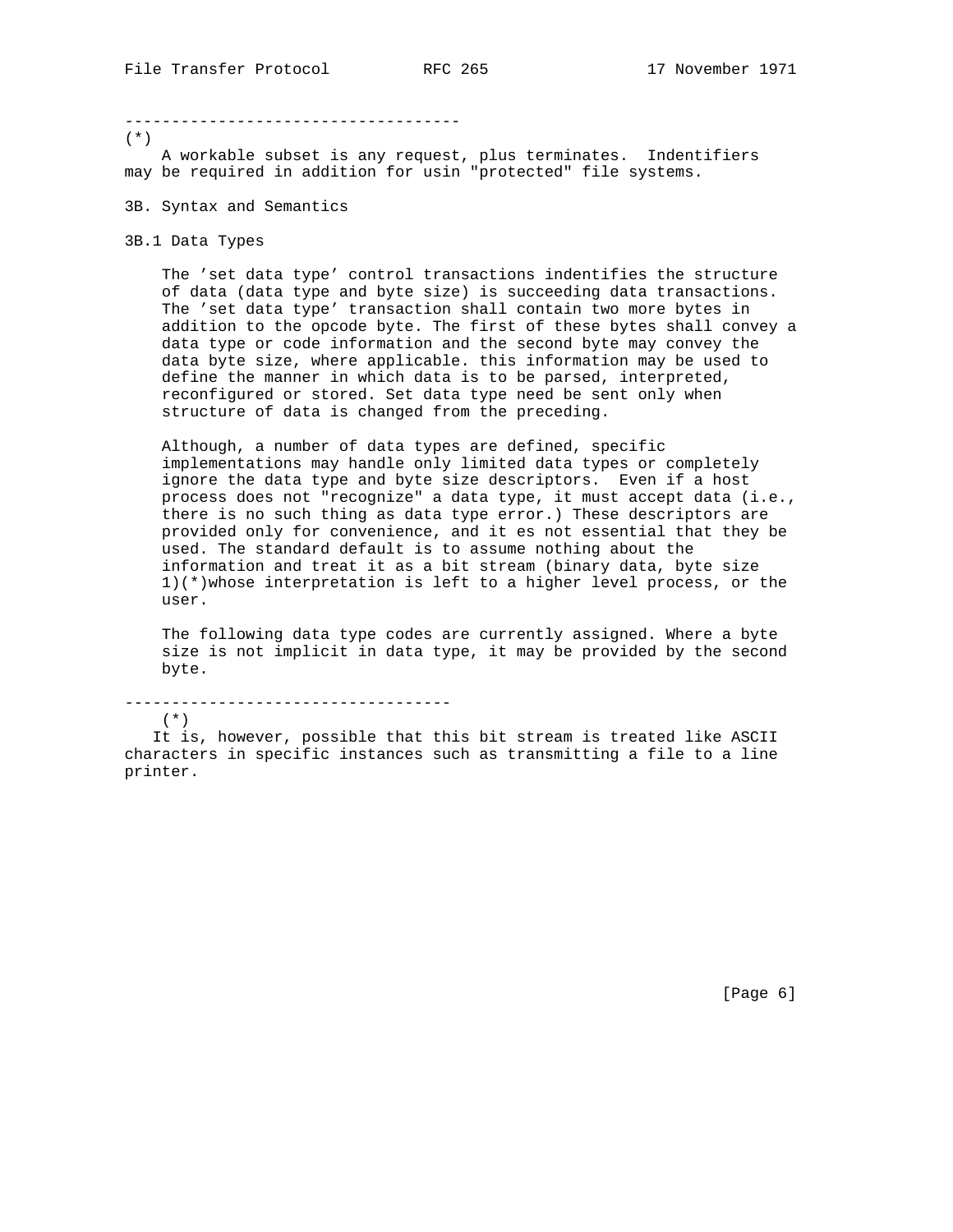| Hex                  | Code<br>Octal         | Implicit<br>Byte Size | Data Type                                                    |
|----------------------|-----------------------|-----------------------|--------------------------------------------------------------|
| 00                   | 000                   | $\mathbf{1}$          | Bit stream (standard default)                                |
| 01                   | 001                   | none                  | Binary data bytes                                            |
| 02                   | 002                   | 8                     | Network ASCII characters                                     |
| 03                   | 003                   | 8                     | EBCDIC characters                                            |
| 04                   | 004                   | 36                    | DEC-packed ASCII (five 7-bit<br>characters, 36th bit 1 or 0) |
| 05                   | 005                   | 8                     | Decimal numbers, net. ASCII                                  |
| 06                   | 006                   | 8                     | Octal numbers, net. ASCII                                    |
| 07                   | 007                   | 8                     | Hexadecimal numbers, net. ASCII                              |
| 08<br>through<br>4f  | 010<br>through<br>077 |                       | Reserved for standard assignemt                              |
| 5 A<br>through<br>FF | 100<br>through<br>377 |                       | Assigned for experimental use                                |

3B.2 Requests and Identifiers

 Retrieve, create, append, append\_with\_create, delete, rename\_from, and rename\_to requests must contain a pathname specifying a file, following the opcode in the information field. In the list request a pathname may or may not follow the opcode. If present, the pathname may specify either a file or a directory.

 A file pathname must uniquely identify a file in the serving host. The syntax of pathnames and identifying information shall conform to serving host conventions, except that standard network ASCII (7-bit ASCII right justified in 8-bit) field with most signifcant bit as zero) shall be used.

 The store request has a 4-byte (32 bits) 'allocate size' field followed by a pathname specifying a file. 'Allocate size' indicates the number of bits of storage to be allocated to the file. An allocate size of zero indicates that server should use his default.

[Page 7]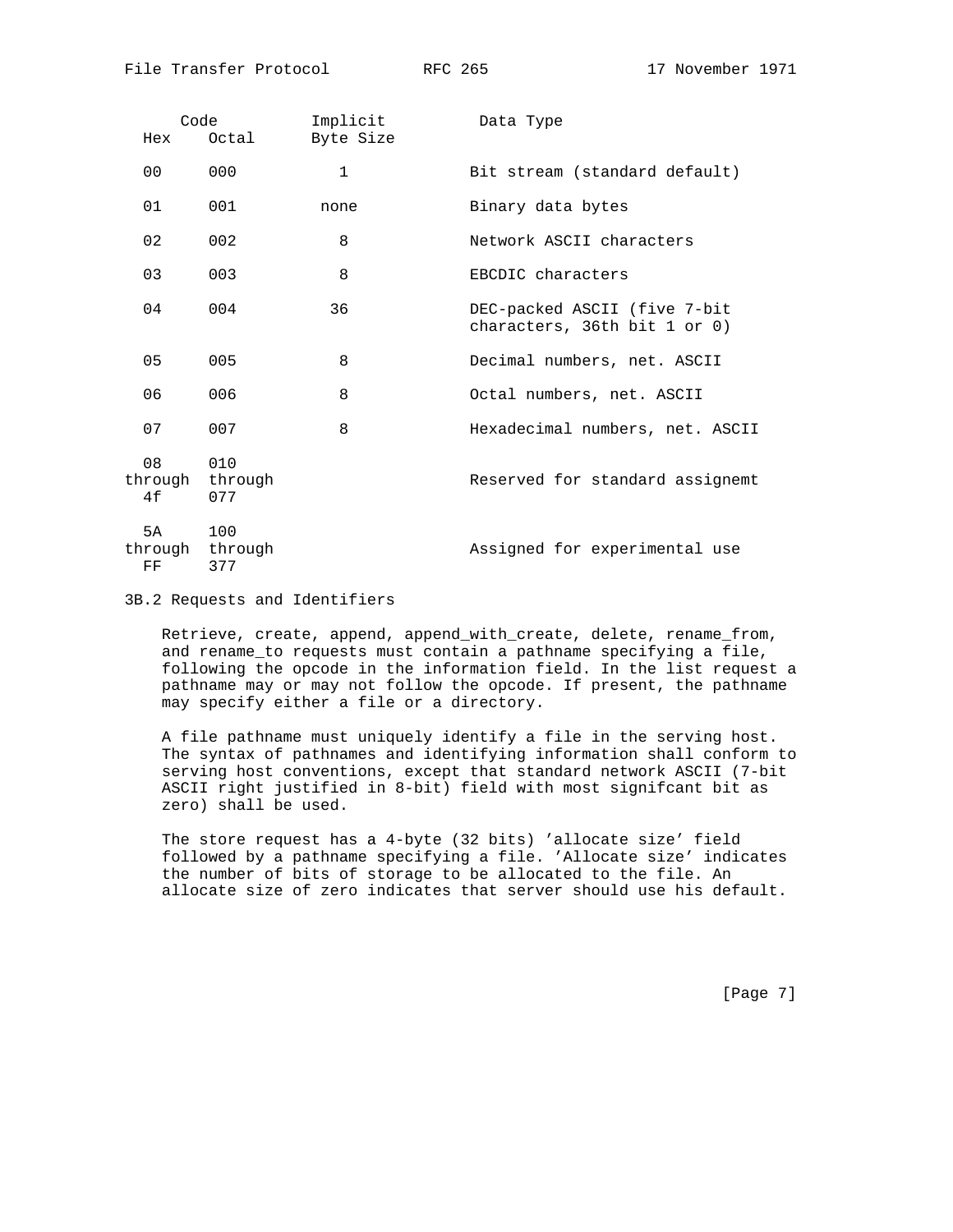Retrieve request achieves the transfer of a copy of file specified in pathname, from serving to using host. the status and contents of file in serving host should be unaffected.

 Create request causes a file to be created at the serving host as specified in pathname, A copy of the file is transferred from the using to the serving host. If the file specified in pathname already exists at the serving host, an error terminate should be sent by the server.

 Store request achieves the transfer of copy of file from using to serving host. If file specified in pathname exists on serving hosts, then its contents shall be replaced by the contents of the file being transferred. A new file is created at the serving host if the file specified in pathname does not exist.

 Append request achieves the transfer of data from using to serving host. The transferred data is appended to file specified in pathname, at serving host. If the specified file does not exist at serving host, an error terminate should be sent by the server.

 Append with create request achieves the transfer of data from using to serving host. If file specified is pathname exists at serving host, then the transferred data is appended to that file, otherwise the file specified in pathname is created at the serving host.

 Rename from and rename to requests cause the name of the file specified in pathname of rename\_from to be changed to the name specified in pathname of rename\_to. A rename\_from request must always be followed by a rename\_to request.

 Delete request causes file specified in pathname to be deleted from the serving host. If an extra level of protection is desired such as the query "Do you really wish to delete this file?", it is to be a local implementation option in the using system. Such queries should not be transmitted over network connections.

 List request causes a list to be sent from the serving to using host. If there is no pathname of if pathname is a directory, the server should send a file directory list. If the pathname specifies a file then server should send current information on the file.

 Username and password identifiers contain the respective identifying information. Normally, the information will be supplied by the user of the file transfer service. These identifiers will normally be sent at the start of connetion for access control.

[Page 8]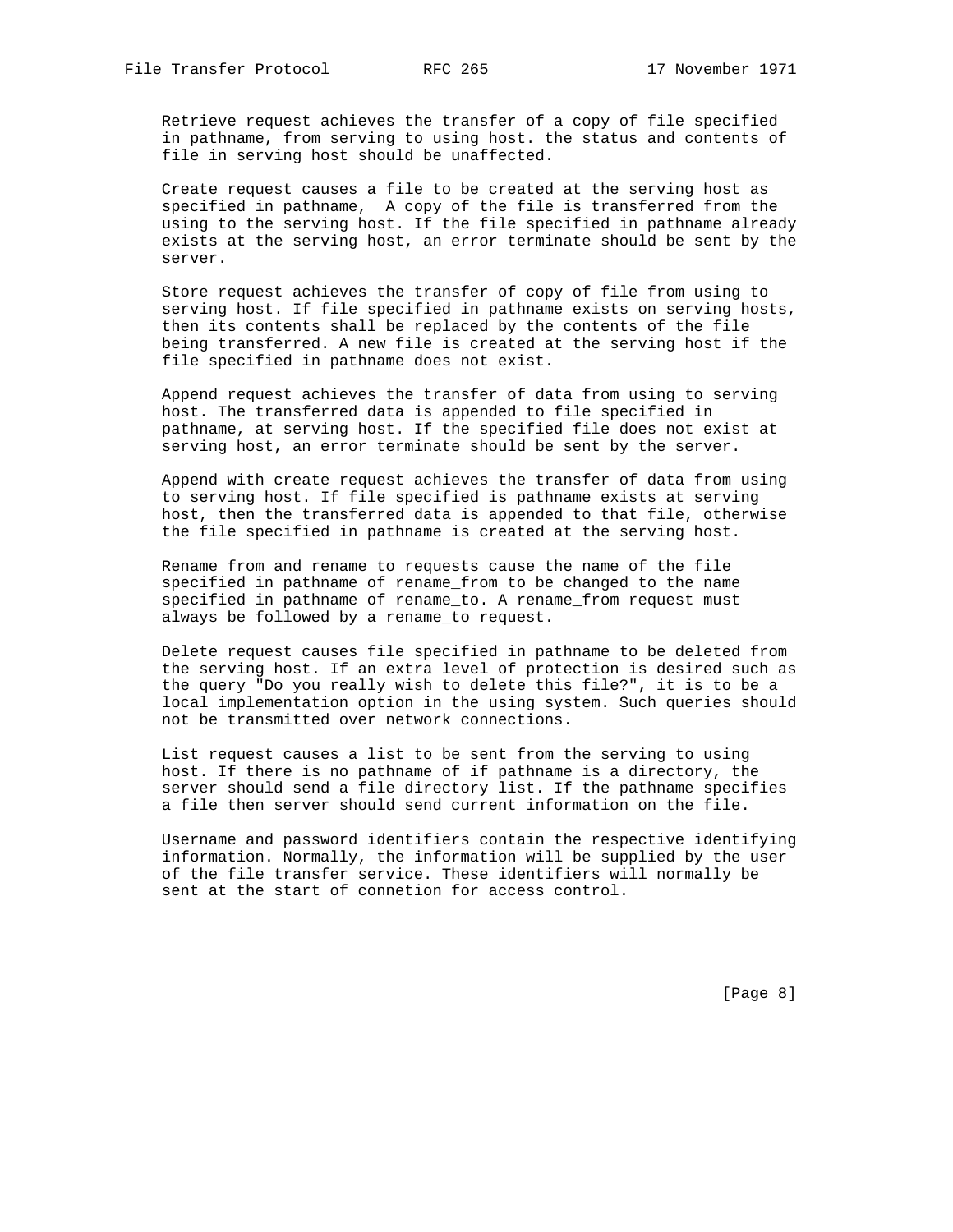## 3B.3 Error and Acknowledge Terminates

 The error transactions may have an error code indicated by the second information byte. Transmission of an ASCII error message in subsequent bytes is permitted with all error codes, except that with Hex '0A' error code, ASCII text is required. The errors here relate to file transfer functions only. Data synchronization and related errors in data transfer are to be handled at the DTP level. The following error codes are currently defined:

|                 |       | Error Code (2nd descriptor byte) | Meaning                         |                                         |
|-----------------|-------|----------------------------------|---------------------------------|-----------------------------------------|
| Hex             | Octal |                                  |                                 |                                         |
| 00 <sup>o</sup> | 000   |                                  | Error condition indicated by    |                                         |
|                 |       |                                  |                                 | computer system (external to protocol)  |
| 01              | 001   |                                  | Name syntay error               |                                         |
| 02              | 002   |                                  | Access control violation        |                                         |
| 03              | 003   |                                  | Abort (by user)                 |                                         |
| 04              | 004   |                                  | Allocate size too big           |                                         |
| 05              | 005   |                                  | Allocate size overflow          |                                         |
| 06              | 006   |                                  | Improper order for transactions |                                         |
| 07              | 007   |                                  | Opcode not implemented          |                                         |
| 08              | 010   |                                  | File search failed              |                                         |
| 09              | 011   |                                  | Incorrect or missing identifier |                                         |
| 0 A             | 012   |                                  | Error described in text message |                                         |
|                 |       |                                  | (ASCII characters follow code)  |                                         |
| 0В              | 013   |                                  |                                 | File already exists (in create request) |

 At present, no completion codes are defined for acknowledge, It is assumed that acknowledge refers to the current request being fulfilled.

- 4. Order of transactions
- 4A. A certain order of transactions must be maintained in fulfilling file transfer requests. The exact sequence in wich transactions occur depends on the type of request, as described in action 4B. The fullfillment of a request may be aborted anytime by either host, as explained in section 4C.
- 4B. Identifier transactions (set data type, username, and password) may be sent by user at any time. The usual order would be a username transaction followed by a password transaction at the start of the connection. No acknowledge is required, or permitted. The identifiers are to be used for default handling, and access control.

[Page 9]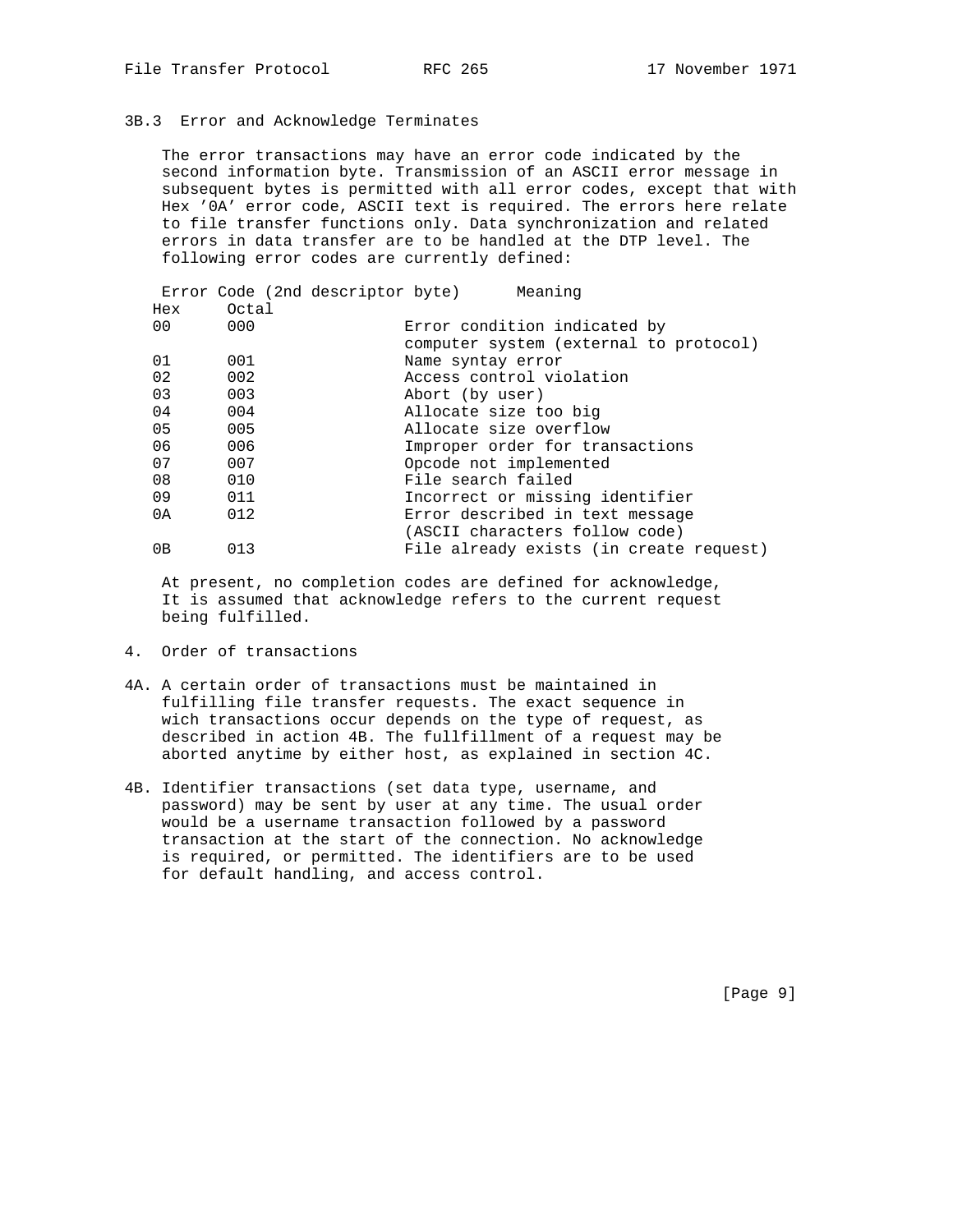Retrieve and list requests cause cause the transfer of file from server to user. After a complete file has been transferred, the server should indicate end-of-file (by sending CLS or file separator) to complete the request fulfillment sequence, as shown below.

> Retrieve / List requests ----------------------------->

 User < File -- Data> Server <----------------------------- End of file indication <-----------------------------

 Store, create, append, and append\_with\_create requests cause the transfer of file from user to server. After a complete file has been transferred, the user should send an end-of-file indication. The receipt of the file must be acknowledged by the server, as shown below.

 Create / Store / Append / Append\_with\_create requests -----------------------------> User  $\langle$ File --- Data> Server -----------------------------> End of file indication -----------------------------> Acknowledge <-----------------------------

 Rename\_from request must be followed by a rename\_to request. The request must be acknowledged as shown below.

| Rename from request                        | Server                                                           |
|--------------------------------------------|------------------------------------------------------------------|
| Rename ro request                          |                                                                  |
| Acknowledge<br>--------------------------- |                                                                  |
|                                            | ------------------------------<br>______________________________ |

 The delete request requires the server to acknowledge it, as shown below.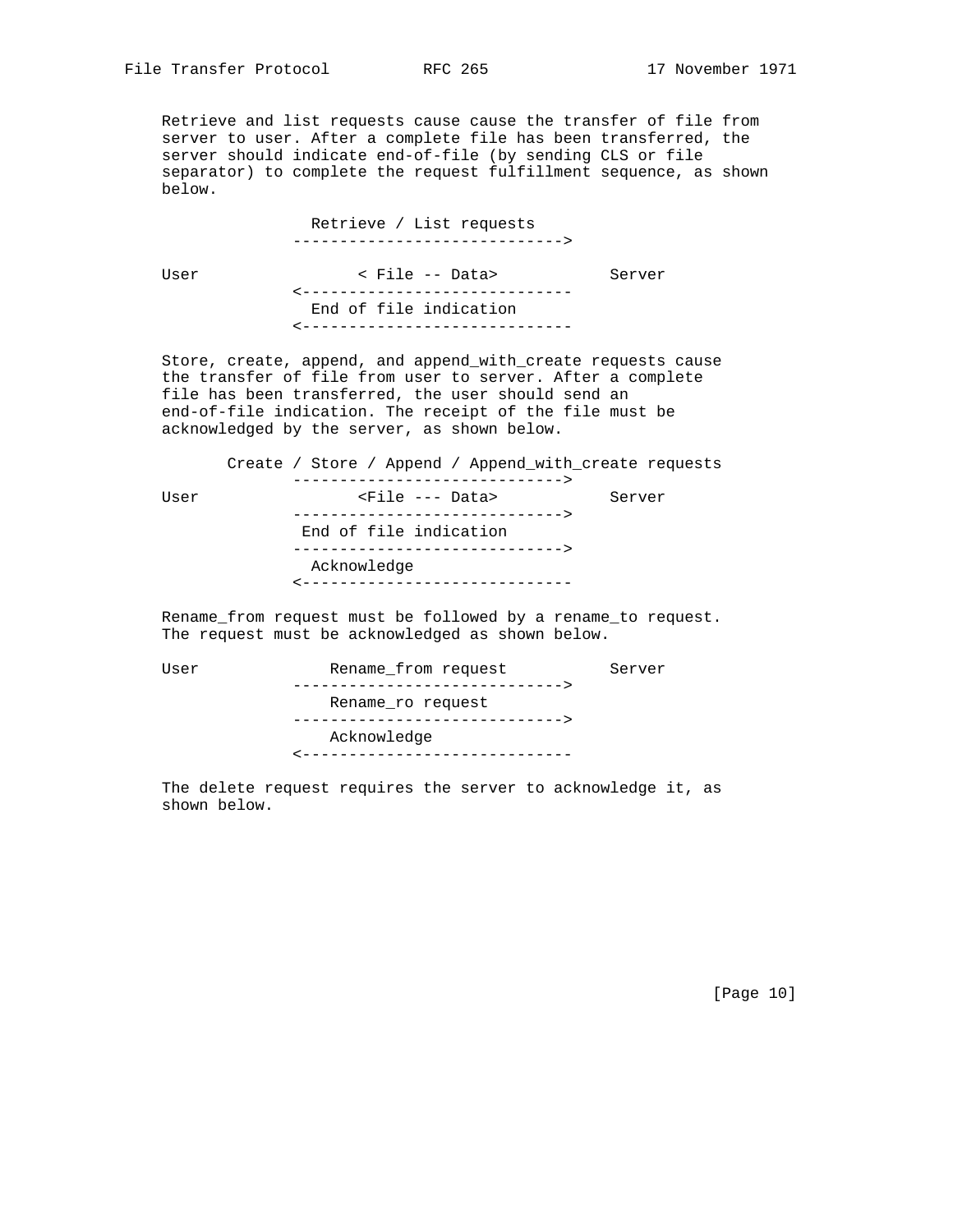User Delete Server -----------------------------> Acknowledge <-----------------------------

 Error transactions my be sent by either host at any time, and these terminate the current request fulfillment sequence.

- 4C. Aborts. Eithe host may abort a request fulfillment sequence at any time by sending an error terminate, or by closing the connection (NCP to transmit a CCLS for the connection). CLS is a more drastic type of abort and shall be used when there is a catastrophic failure, or when abort is desired in the middle of a long transaction. The abort indicates to the receiving host that sender of abort wishes to terminate request fulfillment and is now ready to initiate ar fulfill new requests. When CLS is used to abort, the using host will he responsible for reopening connection. The file transfer abort described here is different form data transfer abort which is sent only by the sender of data. The use of the data transfer is not defined in this protocol.
- 5. Initial Connection, CLS, and Access Control
- 5A. Socket 3 is the standard preassigned socket number on which the cooperating file transfer process at the serving host should "listen". (\*)The connection establishment will be in accordance with the standard initial connection protocol, (\*)establishing a full-duplex connection.
- 5B. The connection will be broken by trading a CLS between the NCP's for each of the two connections. Normally, the user will initiate CLS.

 CLS may also be used by either user or server, to abort a transation in the middle. If CLS is received in the middle of transaction, the current request fulfillment sequence will be aborted. The using host will then reopen connection.

5C. It is recommended that identifier (user name and password) transactions be sent by user to server, at the start, as this would facilitate default handline and access control for the entire duration of connection. Some service sites may require the indentifier transactions. The identifier transactions do not require or permit an acknowledge, and the user can proceed directly with requests. If the identifier information is incorrect or not received, the server may send an error transaction indicating access control, violation,

[Page 11]